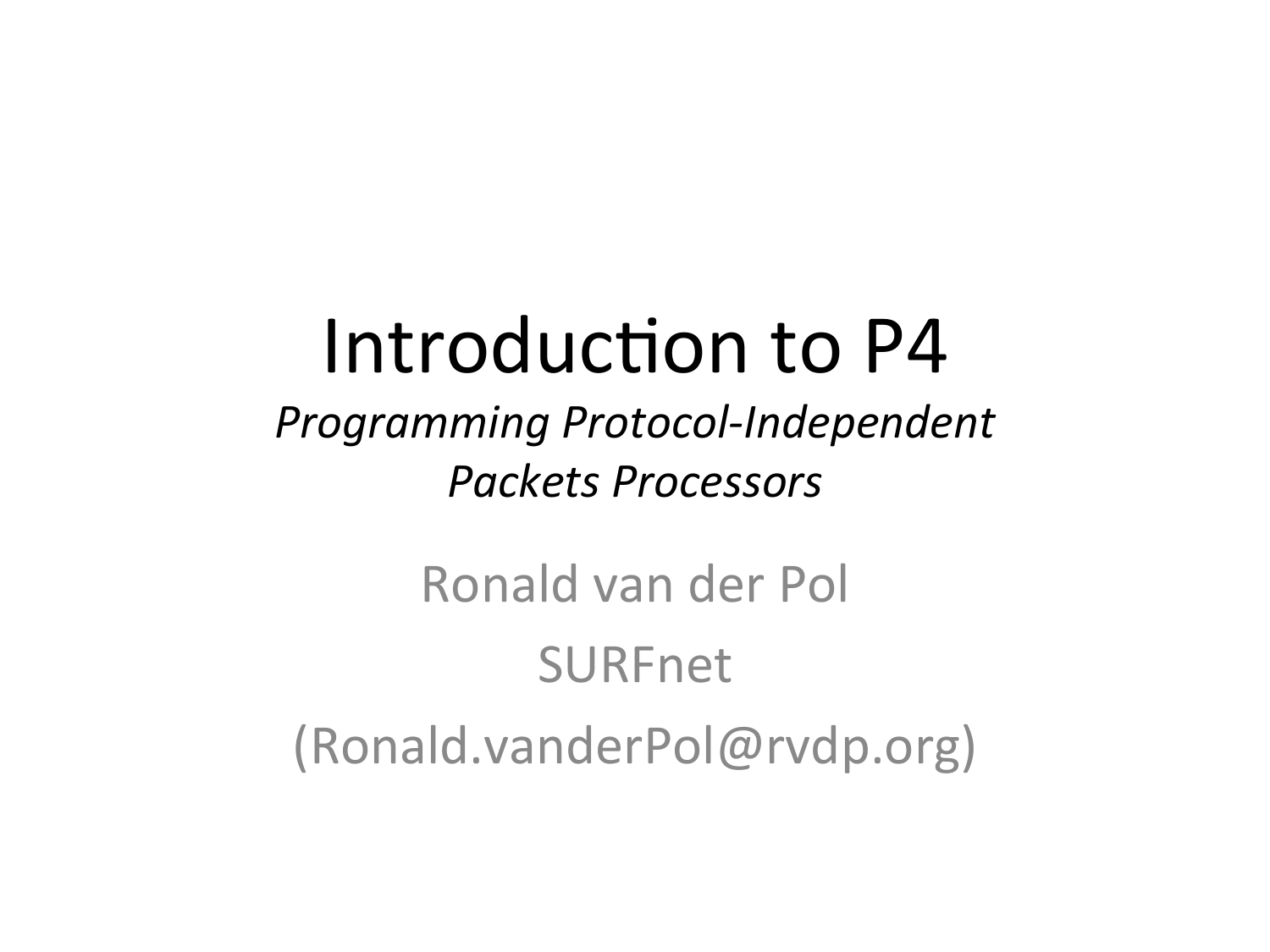## Programmable Dataplanes

- Two emerging important concepts:
	- $-$  Disaggregation
		- De-coupling of switch/router hardware and firmware
		- Already happening with white label/bare metal 1U data centre switches
	- Programmable Dataplanes
		- BUT programmable by end-user/operator!
		- Well-known example: OpenFlow
		- Next step: P4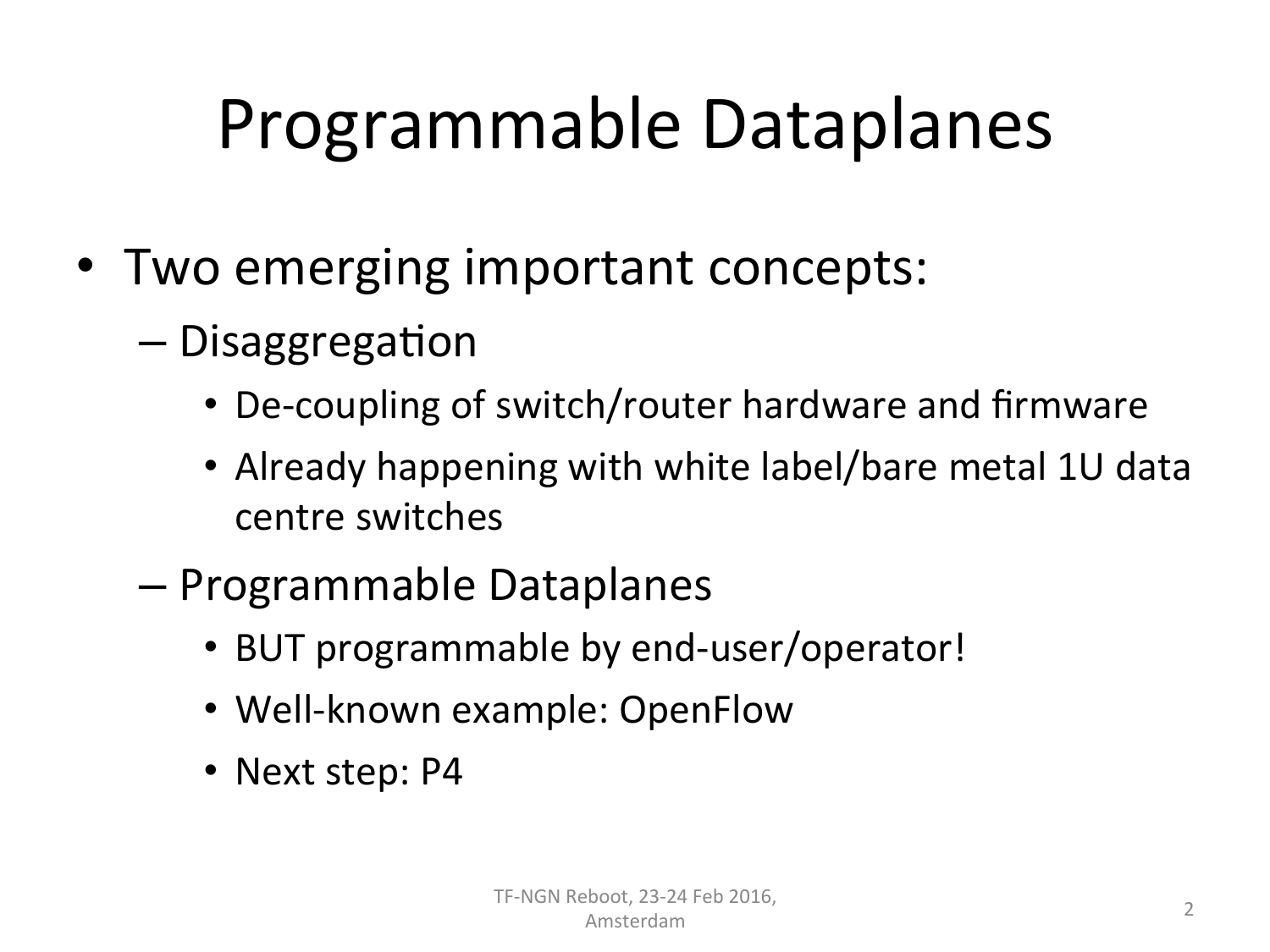# Disaggregation

- White label/bare metal switch vendors:
	- Quanta, Accton/Edge-Core, DNI/Agema, Dell
	- Boot firmware via ONIE boot loader
- Software/Firmware/(N)OS:
	- Pica8 PicOS (L2/L3 & OpenFlow) commercial
	- Cumulus (L2/L3) commercial
	- Open Network Linux (L2/L3 & OpenFlow)
		- Work in Progress
		- Open Source part of Open Compute Project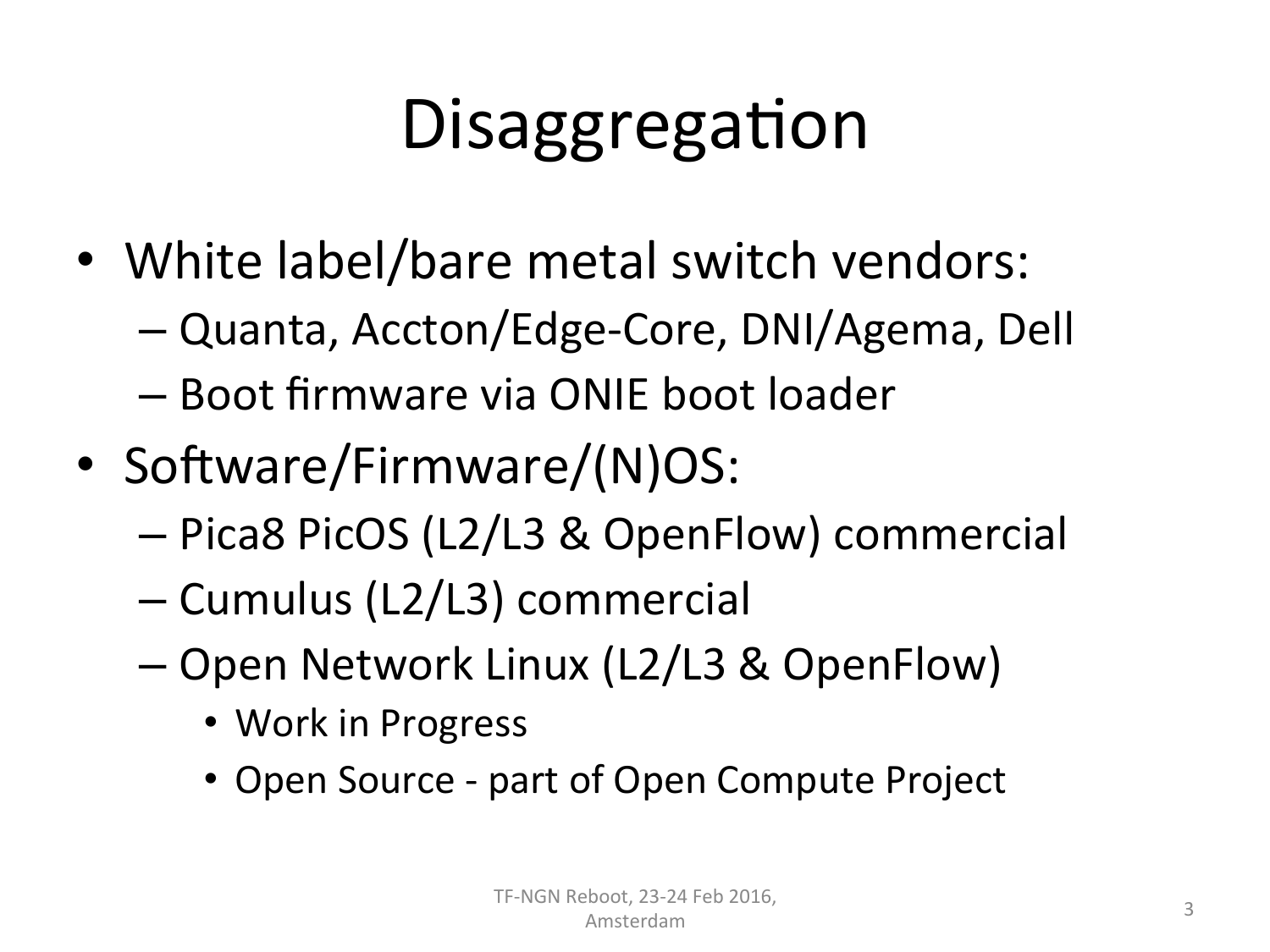### Programmable Dataplanes

- End-user/operator has full access to forwarding pipeline
- OpenFlow is a well known example
- OpenFlow is currently supported on hardware switches with fixed pipeline ASICs (inflexible/ limited functionality)
- P4 is the next step (create parser, lookup tables and pipeline and load it on the switch)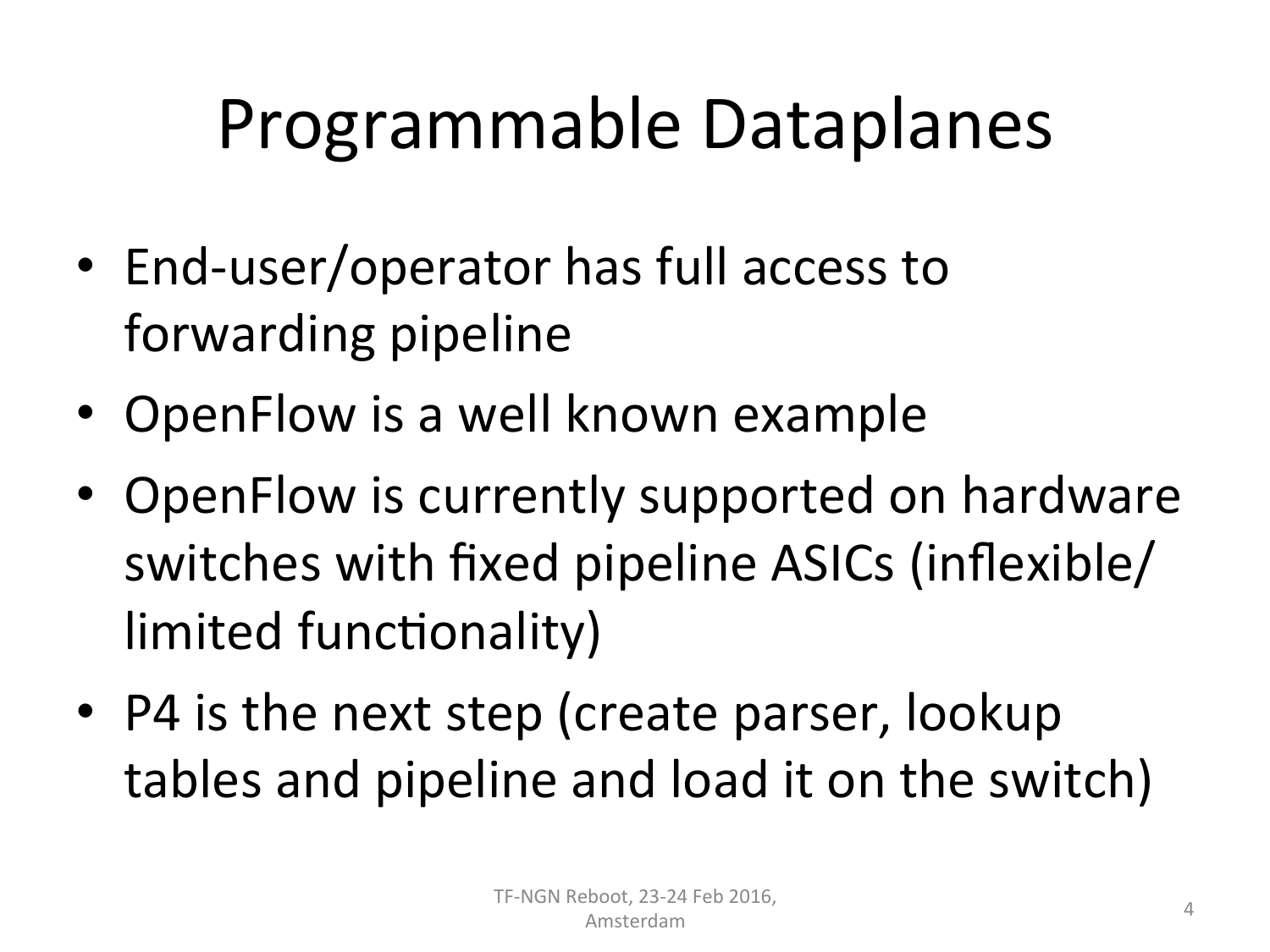### P4 Targets

- Switch with programmable silicon (Barefoot?)
- NIC with programmable silicon (Netronome?)
- FPGA switch (Corsa prototype)
- Software switch (P4 comes with ready to use reference implementation)
- etc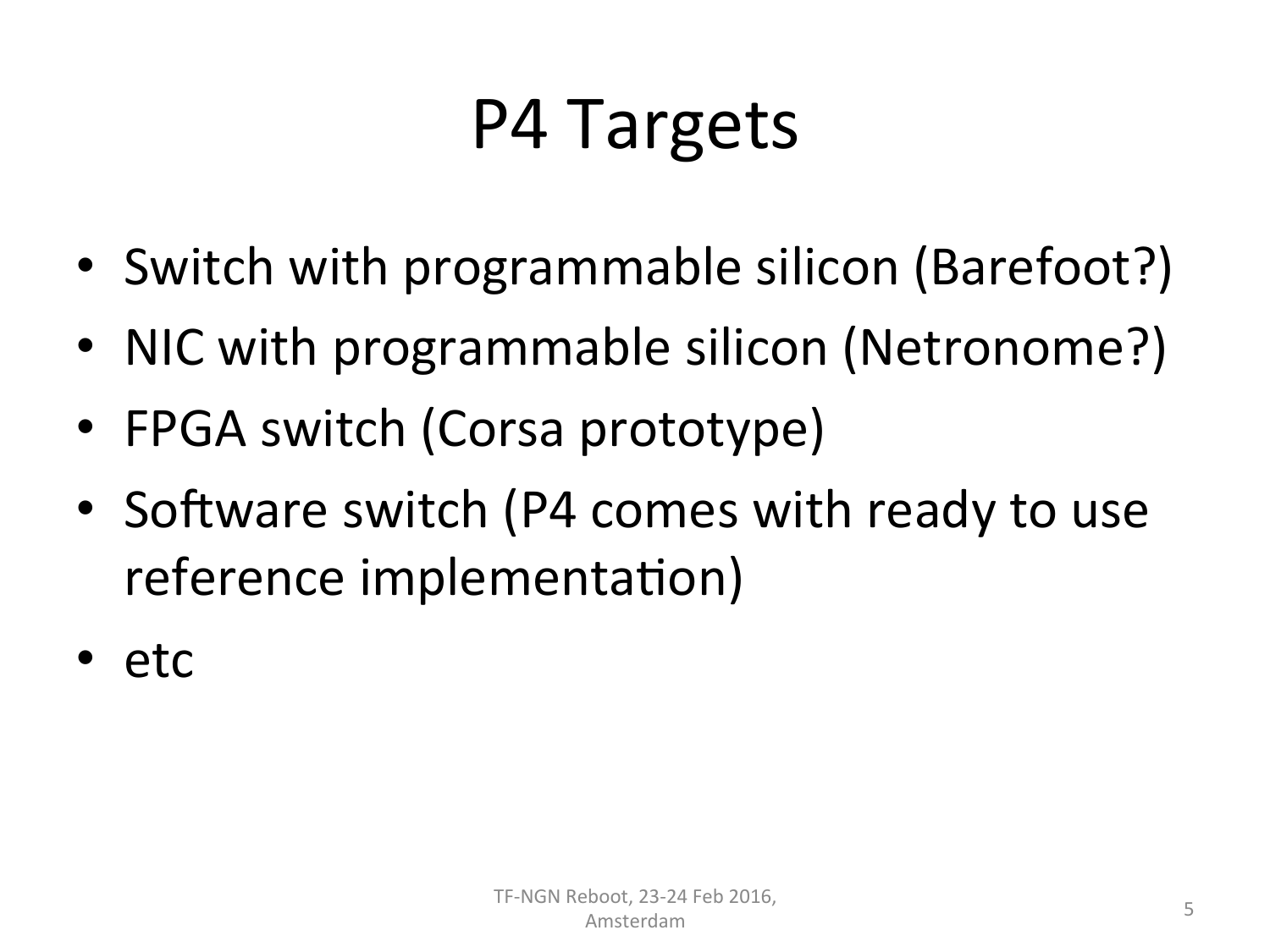# Why is this important?

- Minimize dependency on vendor roadmaps
- Enhance an existing protocol (e.g. metering)
- Define and implement a new protocol (fast prototyping on real hardware)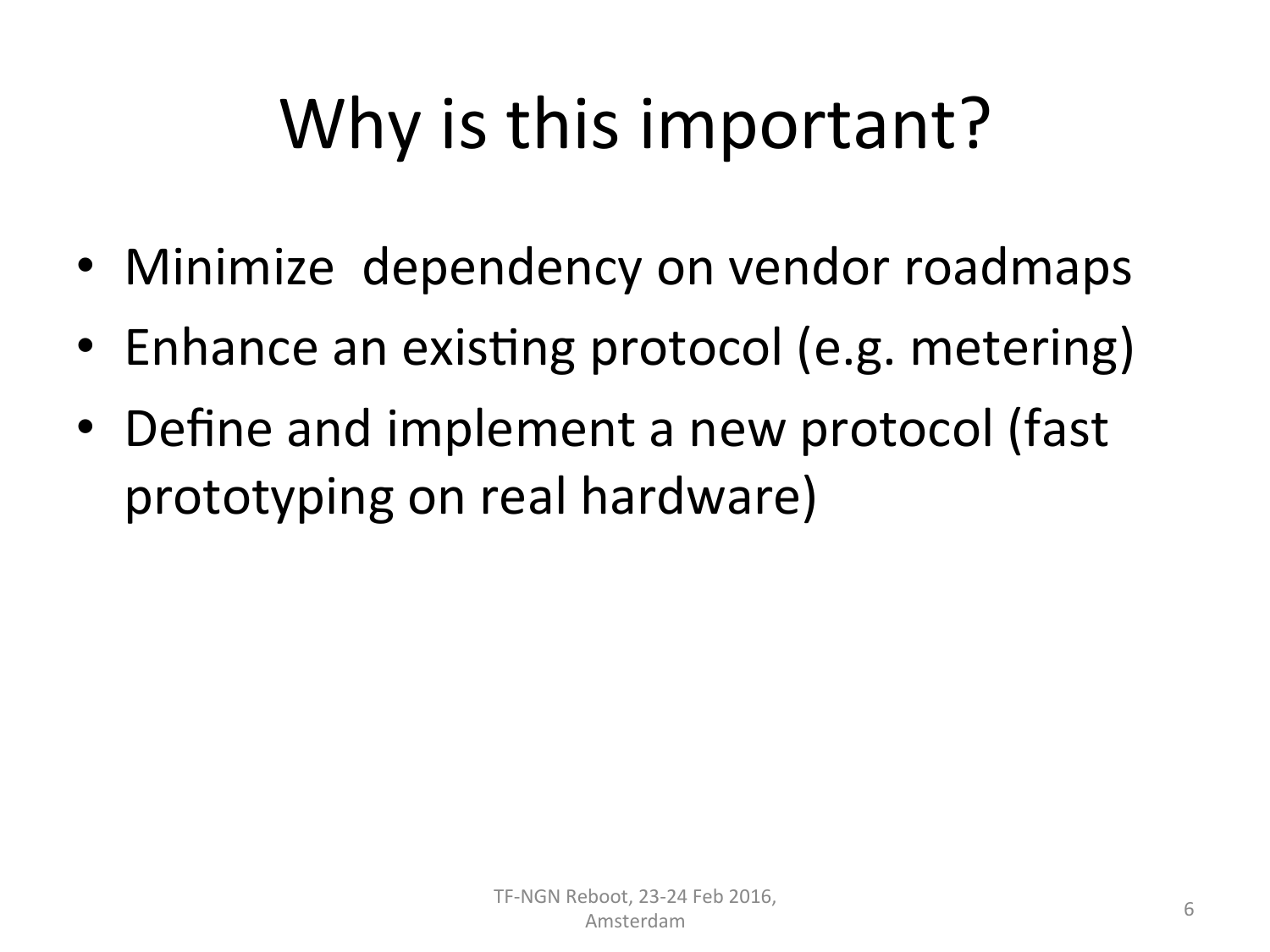#### **P4: Programming Protocol-Independent Packet Processors**

Pat Bosshart<sup>†</sup>, Dan Daly\*, Glen Gibb<sup>†</sup>, Martin Izzard†, Nick McKeown‡, Jennifer Rexford\*\*, Cole Schlesinger\*\*, Dan Talayco *†*, Amin Vahdat *¶*, George Varghese *§*, David Walker\*\* *†*Barefoot Networks \*Intel *‡*Stanford University \*\*Princeton University *¶*Google *§*Microsoft Research

#### ABSTRACT

P4 is a high-level language for programming protocol-independent packet processors. P4 works in conjunction with SDN control protocols like OpenFlow. In its current form, OpenFlow explicitly specifies protocol headers on which it operates. This set has grown from 12 to 41 fields in a few years, increasing the complexity of the specification while still not providing the flexibility to add new headers. In this paper we propose P4 as a strawman proposal for how Open-Flow should evolve in the future. We have three goals: (1) Reconfigurability in the field: Programmers should be able to change the way switches process packets once they are deployed. (2) Protocol independence: Switches should not be tied to any specific network protocols. (3) Target independence: Programmers should be able to describe packetprocessing functionality independently of the specifics of the underlying hardware. As an example, we describe how to use P4 to configure a switch to add a new hierarchical label.

#### 1. INTRODUCTION

Software-Defined Networking (SDN) gives operators programmatic control over their networks. In SDN, the control plane is physically separate from the forwarding plane, and one control plane controls multiple forwarding devices. While forwarding devices could be programmed in many ways, having a common, open, vendor-agnostic interface (like OpenFlow) enables a control plane to control forwarding devices from different hardware and software vendors.

| Version | Date     | Header Fields                          |
|---------|----------|----------------------------------------|
| OF 1.0  | Dec 2009 | 12 fields (Ethernet, TCP/IPv4)         |
| OF 1.1  | Feb 2011 | 15 fields (MPLS, inter-table metadata) |
| OF 1.2  | Dec 2011 | 36 fields (ARP, ICMP, IPv6, etc.)      |
| OF 1.3  | Jun 2012 | 40 fields                              |
| OF 1.4  | Oct 2013 | 41 fields                              |

Table 1: Fields recognized by the OpenFlow standard

The OpenFlow interface started simple, with the abstraction of a single table of rules that could match packets on a dozen header fields (e.g., MAC addresses, IP addresses, protocol, TCP/UDP port numbers, etc.). Over the past five years, the specification has grown increasingly more complicated (see Table 1), with many more header fields and multiple stages of rule tables, to allow switches to expose more of their capabilities to the controller.

The proliferation of new header fields shows no signs of stopping. For example, data-center network operators increasingly want to apply new forms of packet encapsulation (e.g., NVGRE, VXLAN, and STT), for which they resort to deploying software switches that are easier to extend with new functionality. Rather than repeatedly extending the OpenFlow specification, we argue that future switches should support flexible mechanisms for parsing packets and matching header fields, allowing controller applications to leverage these capabilities through a common, open interface (i.e., a new "OpenFlow 2.0" API). Such a general, extensible approach would be simpler, more elegant, and more future-proof than today's OpenFlow 1.x standard.



#### Figure 1: P4 is a language to configure switches.

Recent chip designs demonstrate that such flexibility can be achieved in custom ASICs at terabit speeds [1, 2, 3]. Programming this new generation of switch chips is far from easy. Each chip has its own low-level interface, akin to microcode programming. In this paper, we sketch the design of a higher-level language for Programming Protocolindependent Packet Processors (P4). Figure 1 shows the relationship between P4—used to configure a switch, telling it how packets are to be processed—and existing APIs (such as OpenFlow) that are designed to populate the forwarding tables in fixed function switches. P4 raises the level of abstraction for programming the network, and can serve as a

ACM SIGCOMM Computer Communication Review 88 Volume 44, Number 3, July 2014

TF-NGN Reboot, 23-24 Feb 2016, Amsterdam 7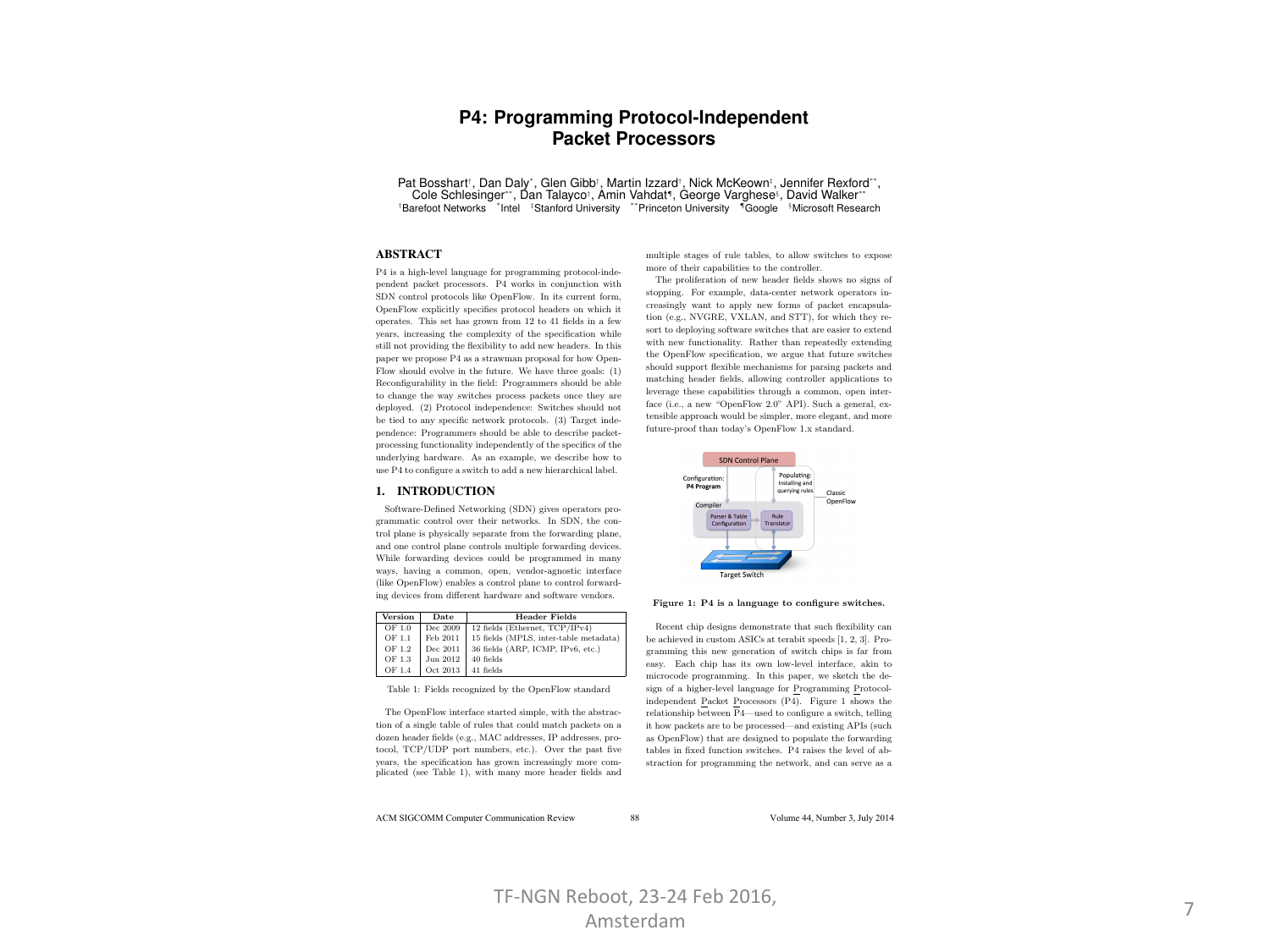## P4 Language Consortium

- Two board members:
	- Nick McKeown (Stanford University)
	- Jennifer Rexford (Princeton University)
- $\cdot$   $\sim$  32 industry members
- $\cdot$   $\sim$  6 university members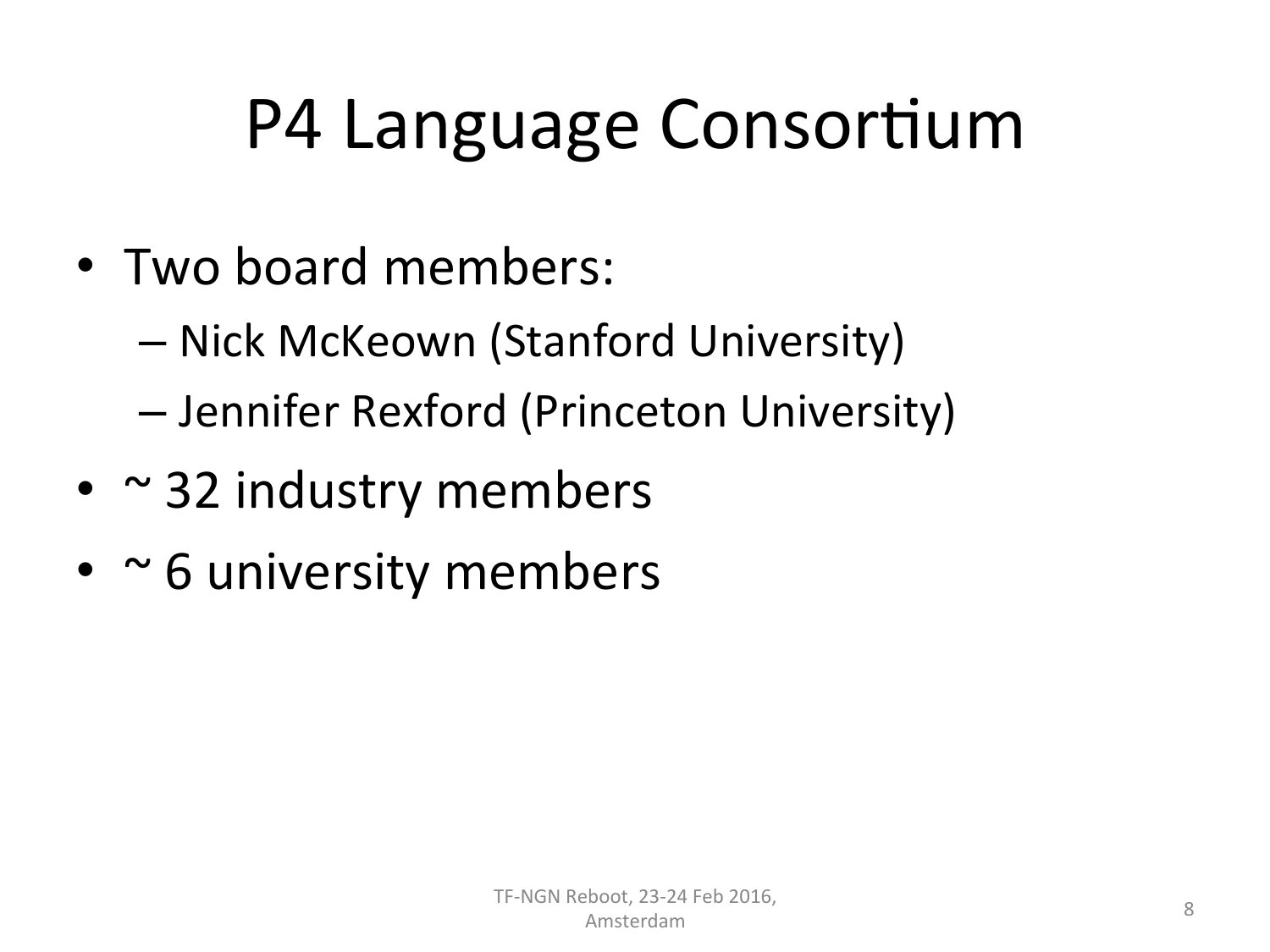**INDUSTRY MEMBERS** 



TF-NGN Reboot, 23-24 Feb 2016, Amsterdam 9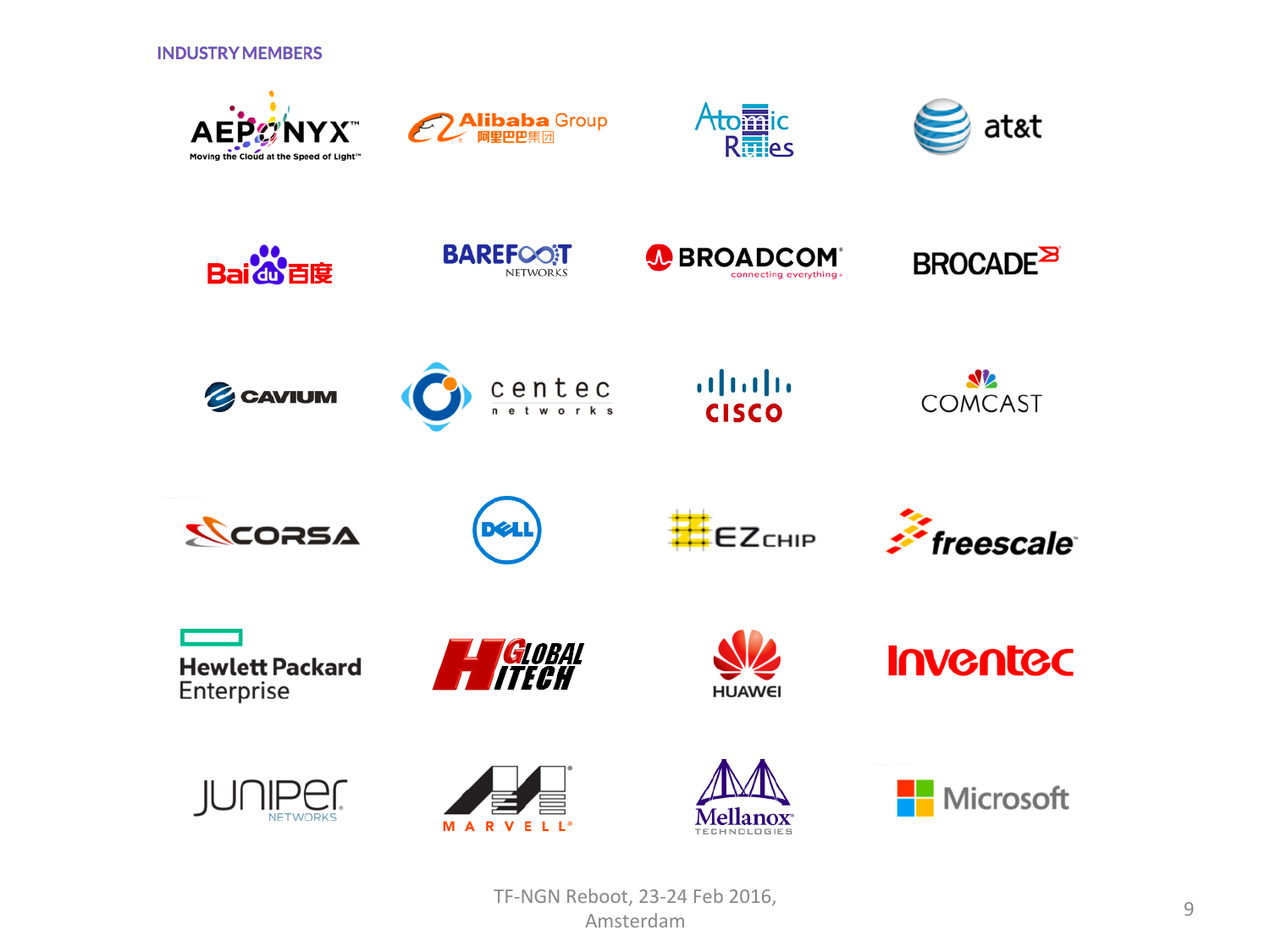











#### **vm**ware<sup>®</sup>



#### **UNIVERSITY MEMBERS**











Università<br>della Svizzera italiana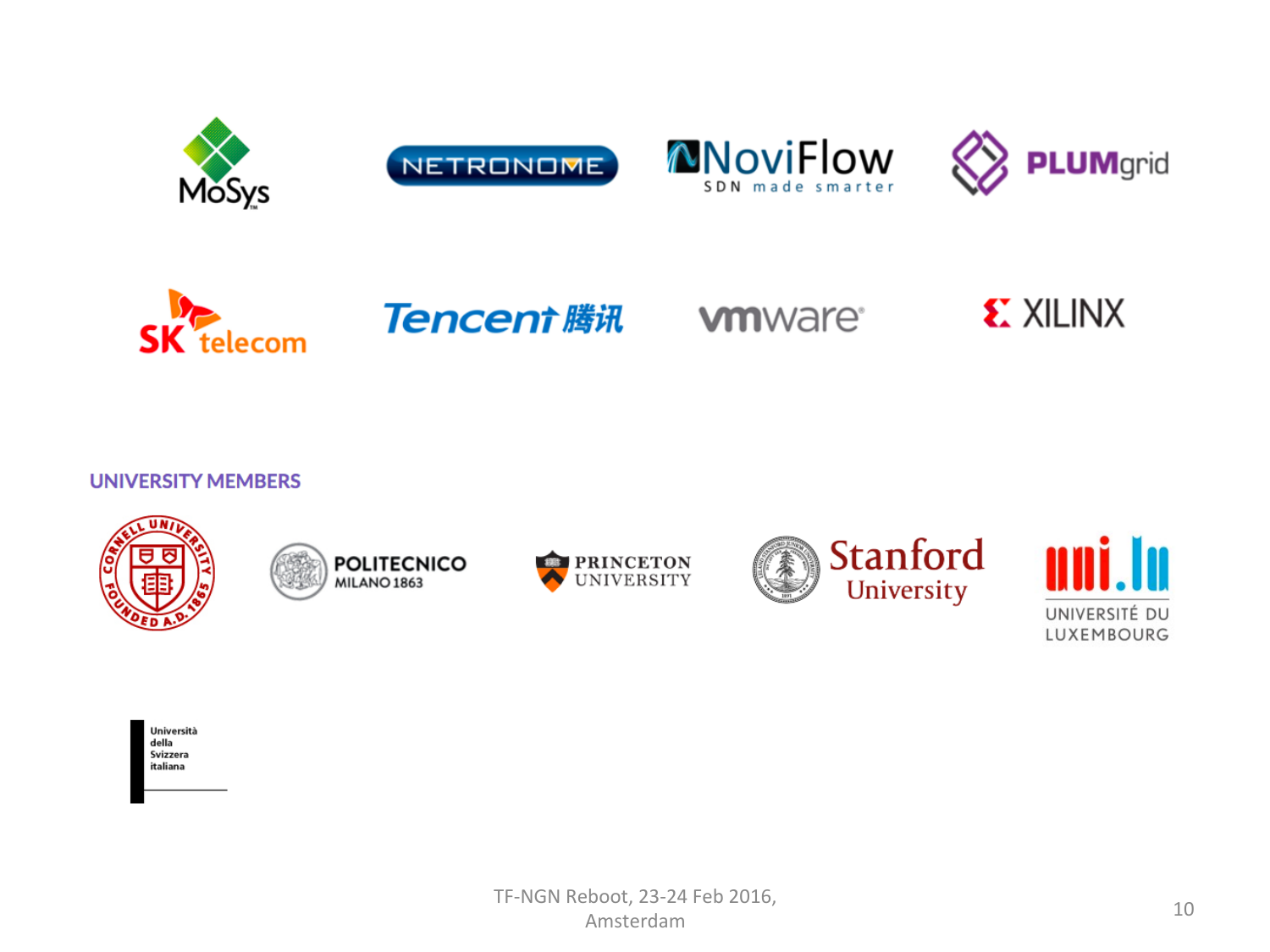#### P4 Switch

#### Switch Configuration



Source: The P4 Language Specification Version 1.0.2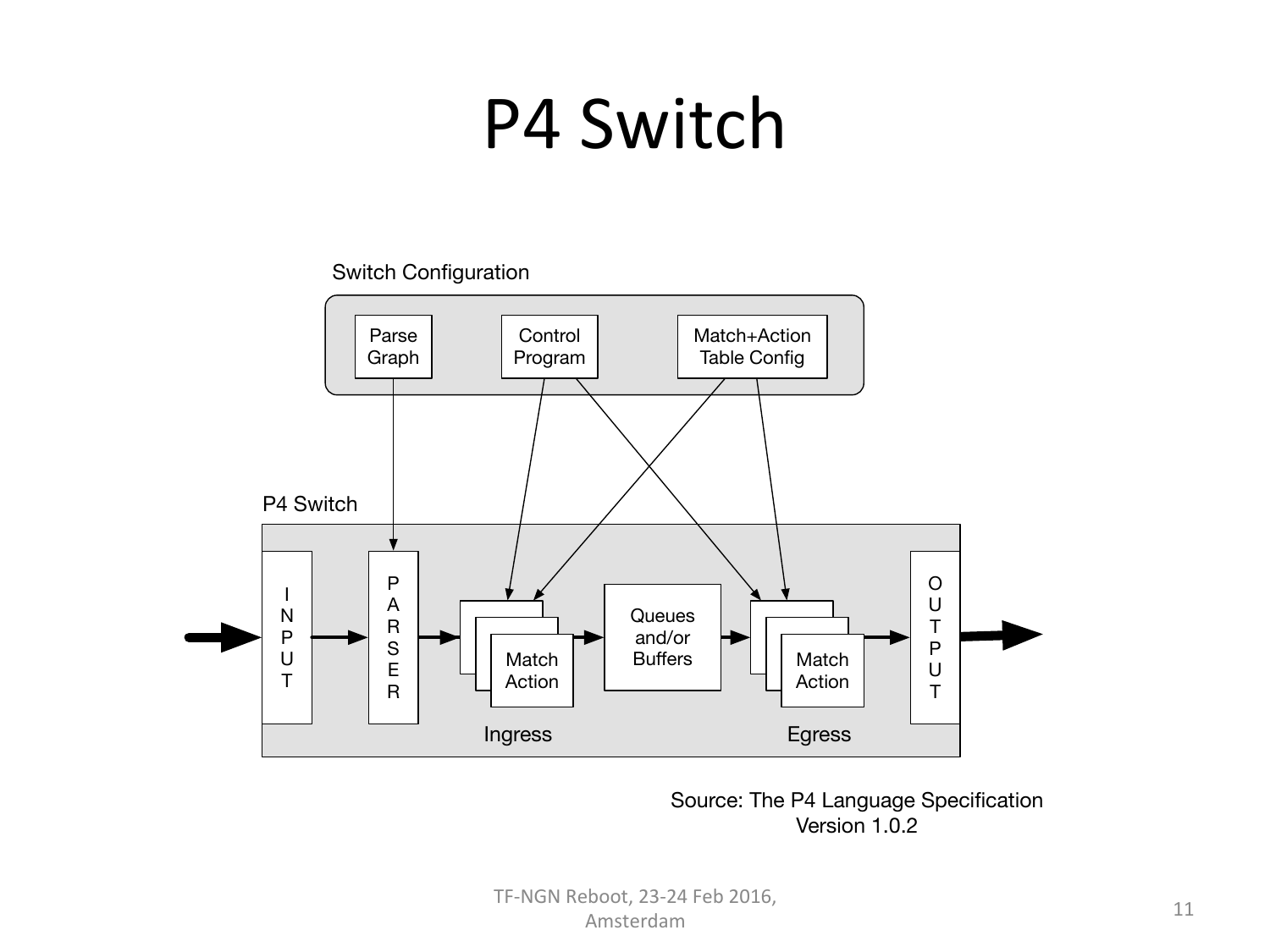#### P4 Eth & IPv4 Header Definitions

```
header type ethernet t {
  fields {
    dstAddr: 48;srcAddr : 48;etherType: 16;
  				}	
}
```

```
header type ipv4 t {
  fields {
    version : 4;ihl: 4;
    diffserv : 8;totalLen : 16;
    identification: 16;flags : 3;fragOffset : 13;
    ttl: 8;
    protocol : 8;
    hdrChecksum : 16;
    srcAddr: 32;
    dstAddr: 32;
  				}
```
}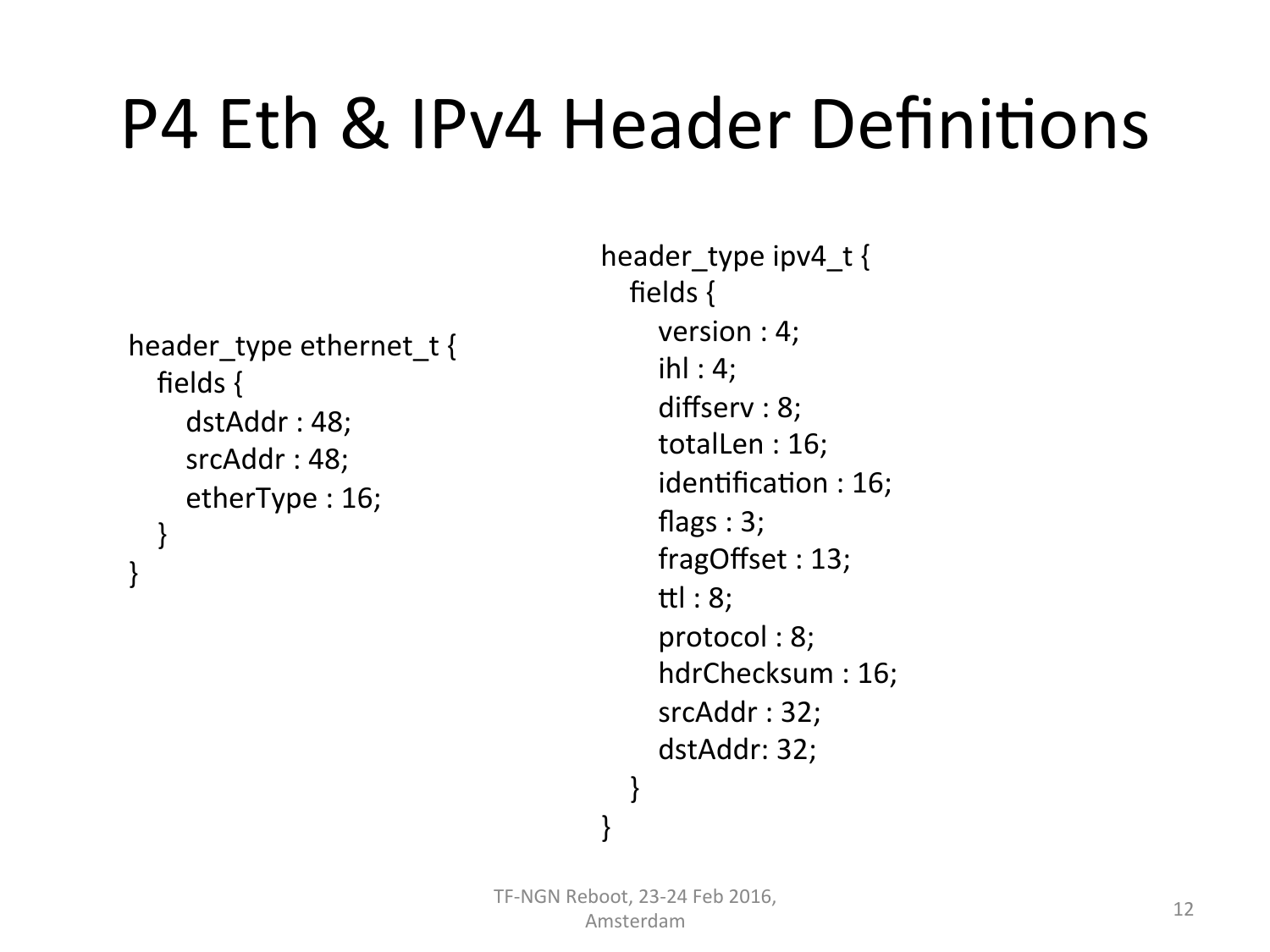#### **P4 VLAN Header Definition**

header\_type vlan\_t { fields { pcp : 3;  $cfi:1;$ vid : 12; ethertype : 16; } }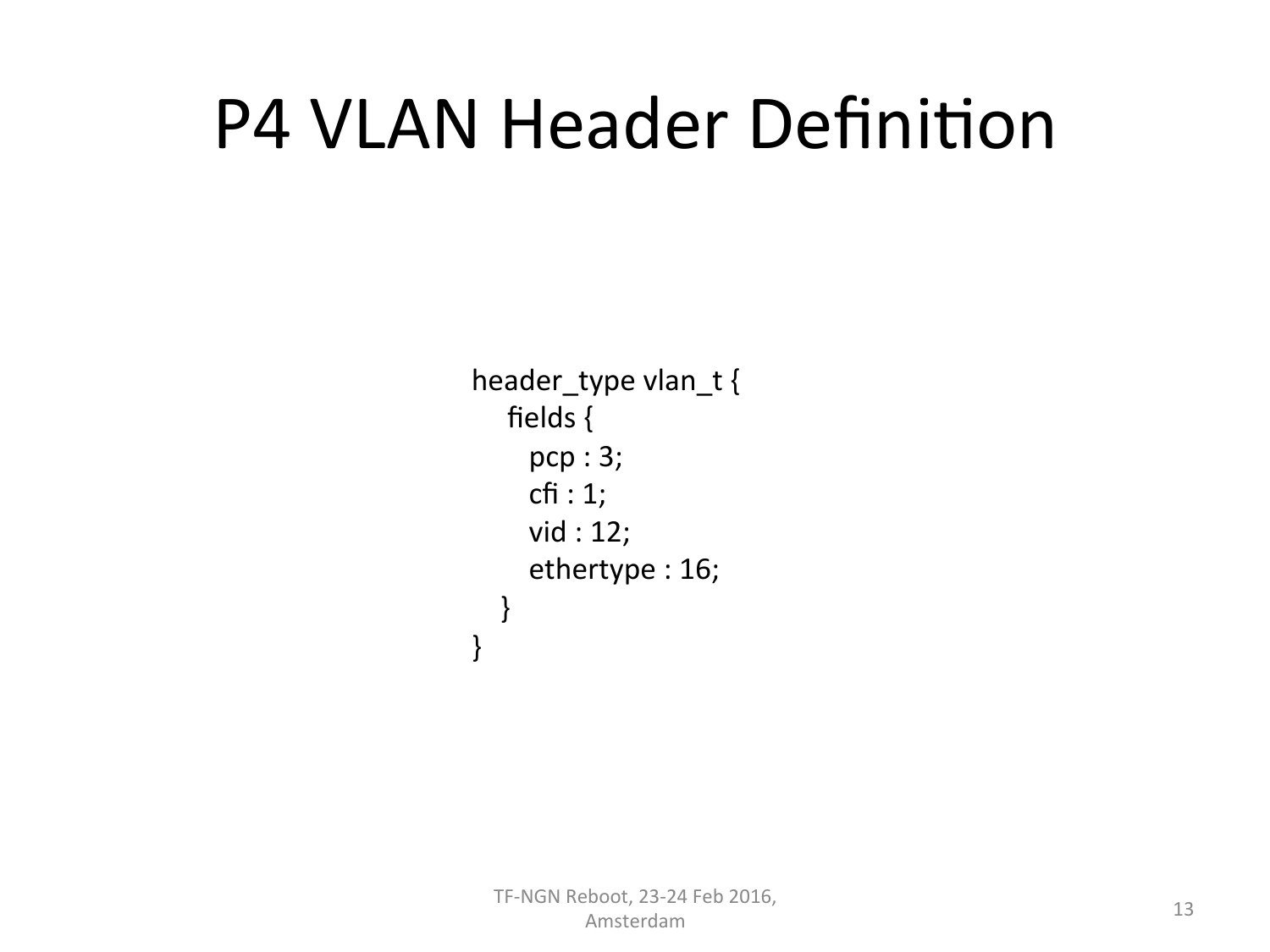#### P4 Parser

```
parser start {
  return parse_ethernet;
}	
parser parse_ethernet {
  				extract(ethernet);	
  return select(latest.etherType) {
     ETHERTYPE_IPV4 : parse_ipv4;
    default: ingress;
  				}	
}	
parser parse ipv4 {
  				extract(ipv4);	
  return ingress;
}
```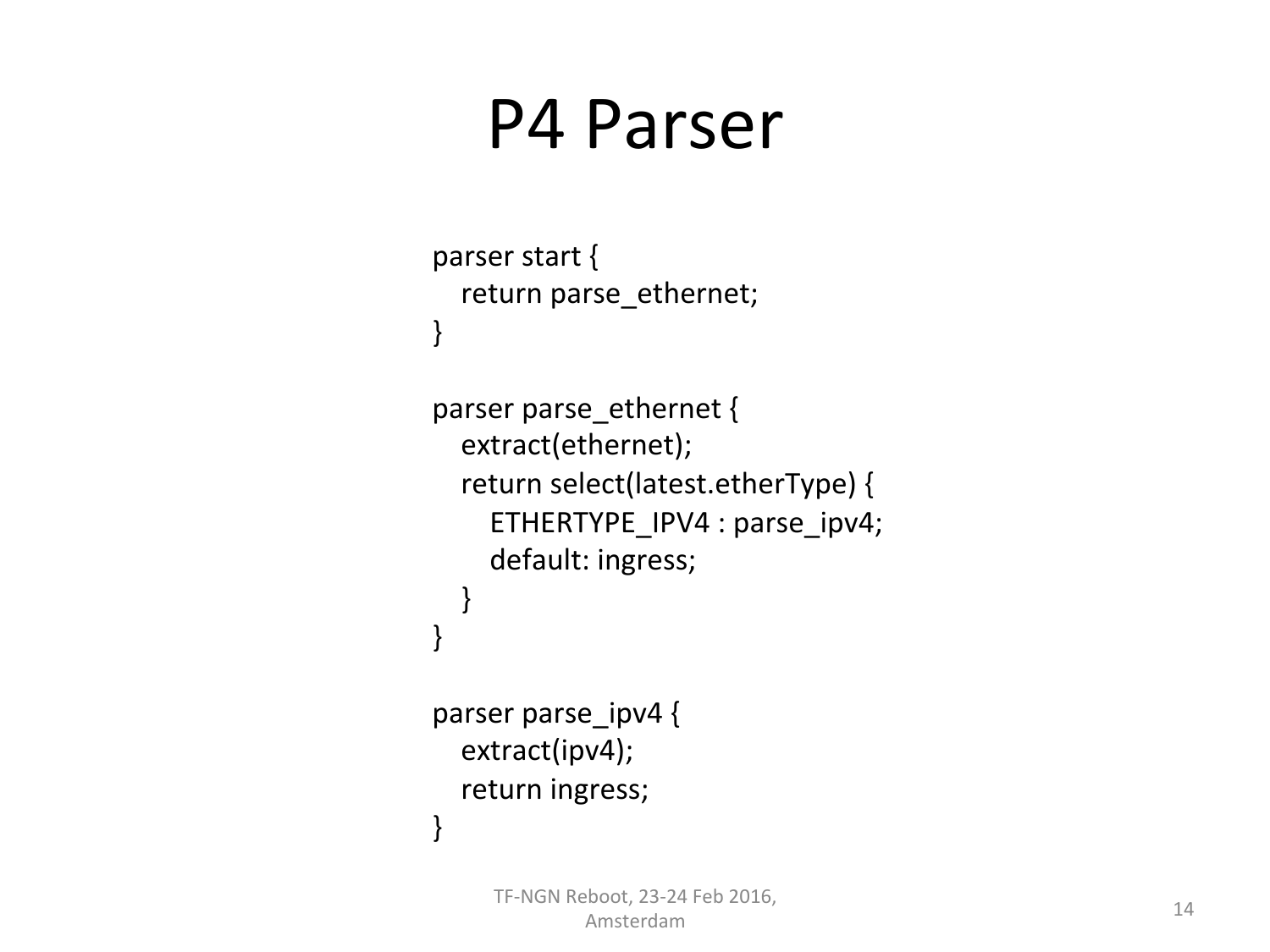## P4 IPv4 FIB Table Example

```
table ipv4 fib \,lpm {
  reads {
    ingress metadata.vrf : exact;
    ipv4.dstAddr: lpm;
				}	
  actions \{on miss;
    fib hit nexthop;
				}	
  size : IPV4 LPM TABLE SIZE;
}
```

```
control ingress {
   if (valid(ipv4)) {
      								apply(port_mapping);	
      								apply(bd);	
      apply(ipv4_fib) \{on miss {
            																apply(ipv4_fib_lpm);	
												}	
								}	
      								apply(nexthop);	
				}	
}
```

```
action fib hit nexthop(nexthop index) {
  modify_field(ingress_metadata.nexthop_index, nexthop_index);
  subtract from field(ipv4.ttl, 1);
}
```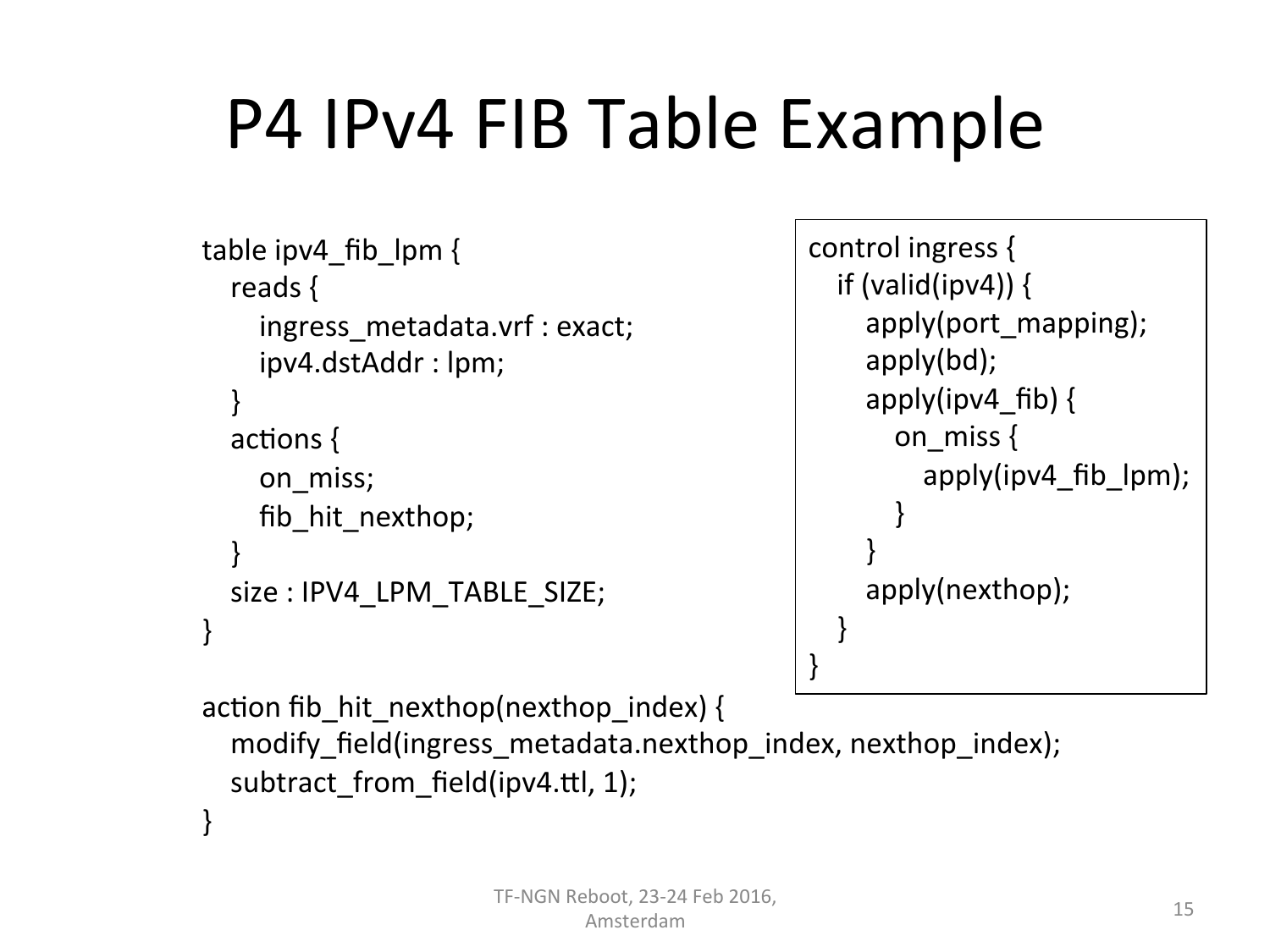# Table Types

- Exact: value  $==$  table entry
	- $-$  E.g. IPv4 host route
- Ternary: value AND mask == table entry – Wildcard
- LPM: Longest Prefix Match – Special case of ternary (1111….11110000.....0000)
- Range: low entry  $\leq$  value  $\leq$  high entry
- Valid: table  $entry = \{true, false\}$ 
	- True: header field is valid
	- False: header field is not valid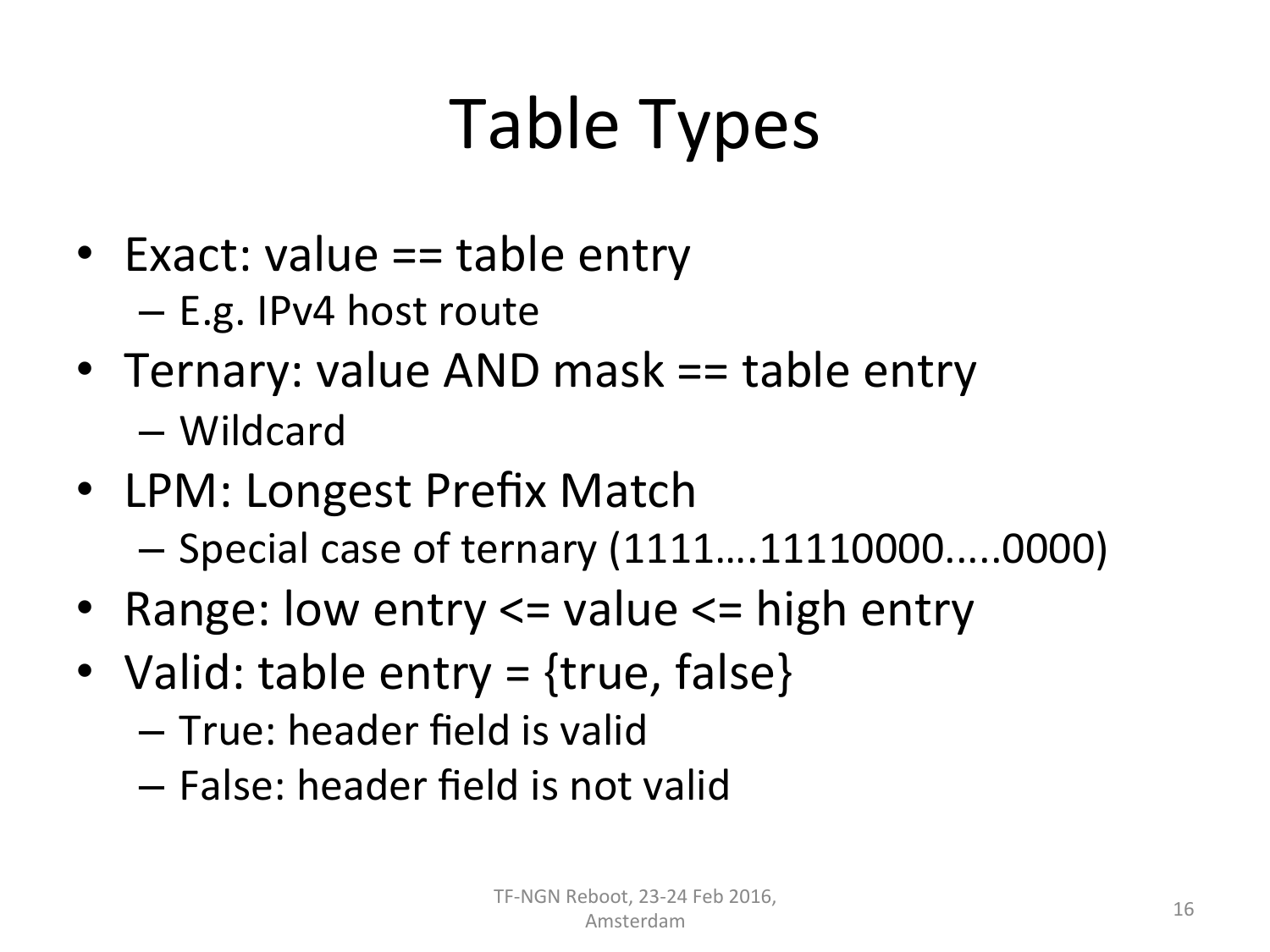#### P4 Checksum Support

#### header ipv4 t ipv4;

```
field list ipv4 checksum list {
```
 ipv4.version; 

 ipv4.ihl; ipv4.diffserv; ipv4.totalLen; ipv4.identification; ipv4.flags; ipv4.fragOffset;  $ipv4.$ ttl; ipv4.protocol; ipv4.srcAddr; ipv4.dstAddr; 

}

```
field list calculation ipv4 checksum \{input \{								ipv4_checksum_list;	
				}
```

```
algorithm : csum16;
output width : 16;
```
}

} 

calculated\_field ipv4.hdrChecksum { verify ipv4 checksum; update ipv4 checksum;

header type ipv4  $t$  { fields { version  $: 4;$  $i$ hl: 4; diffserv: 8; totalLen : 16; identification : 16; flags :  $3$ ; fragOffset : 13; tt $l:8;$ protocol: 8; hdrChecksum : 16; srcAddr: 32; dstAddr: 32; } 

}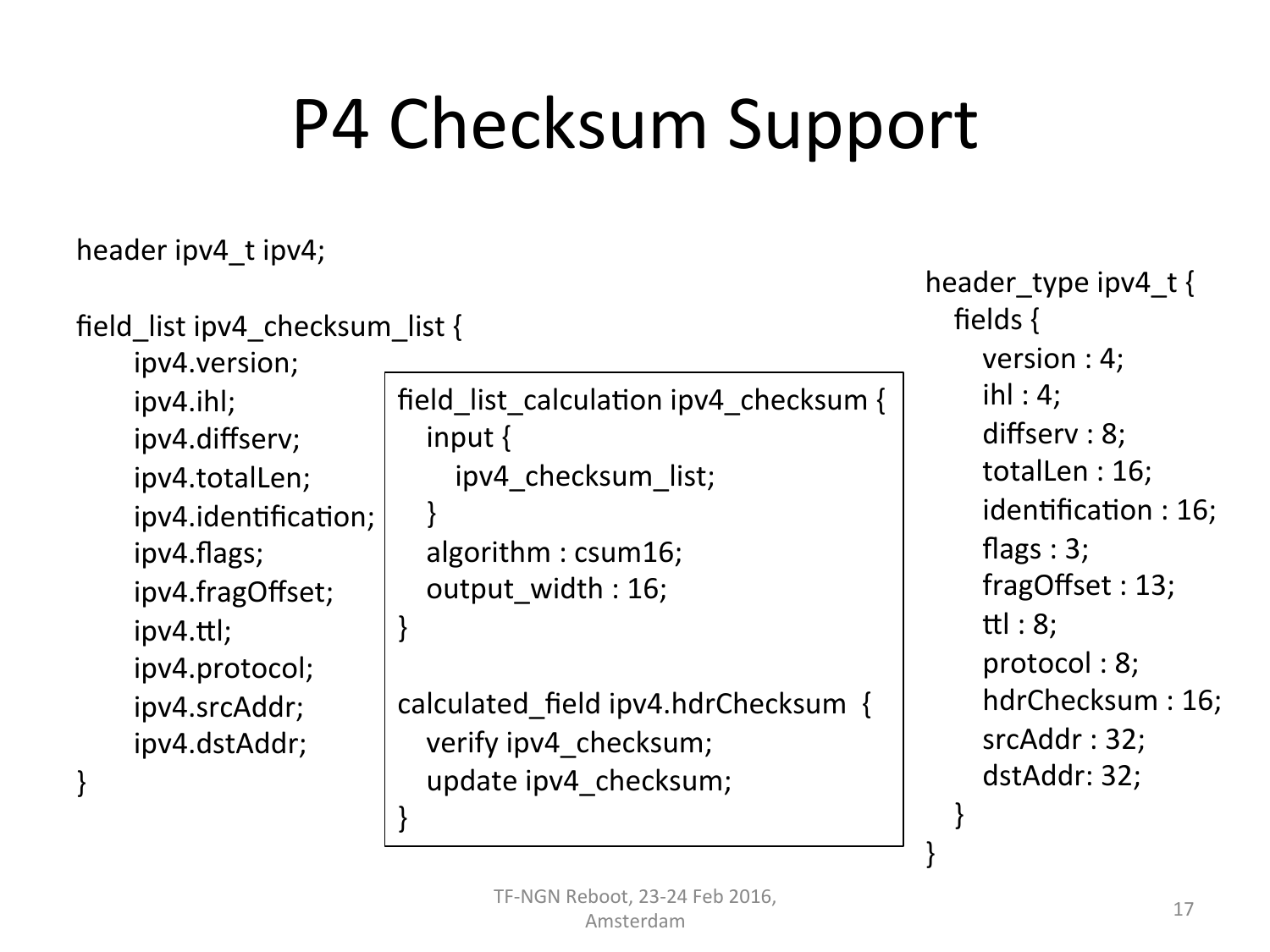## Checksum Algorithms

- XOR16
- CSUM16
- CRC16
- CRC32
- Programmable CRC

 $-$  Arbitrary CRC polynomial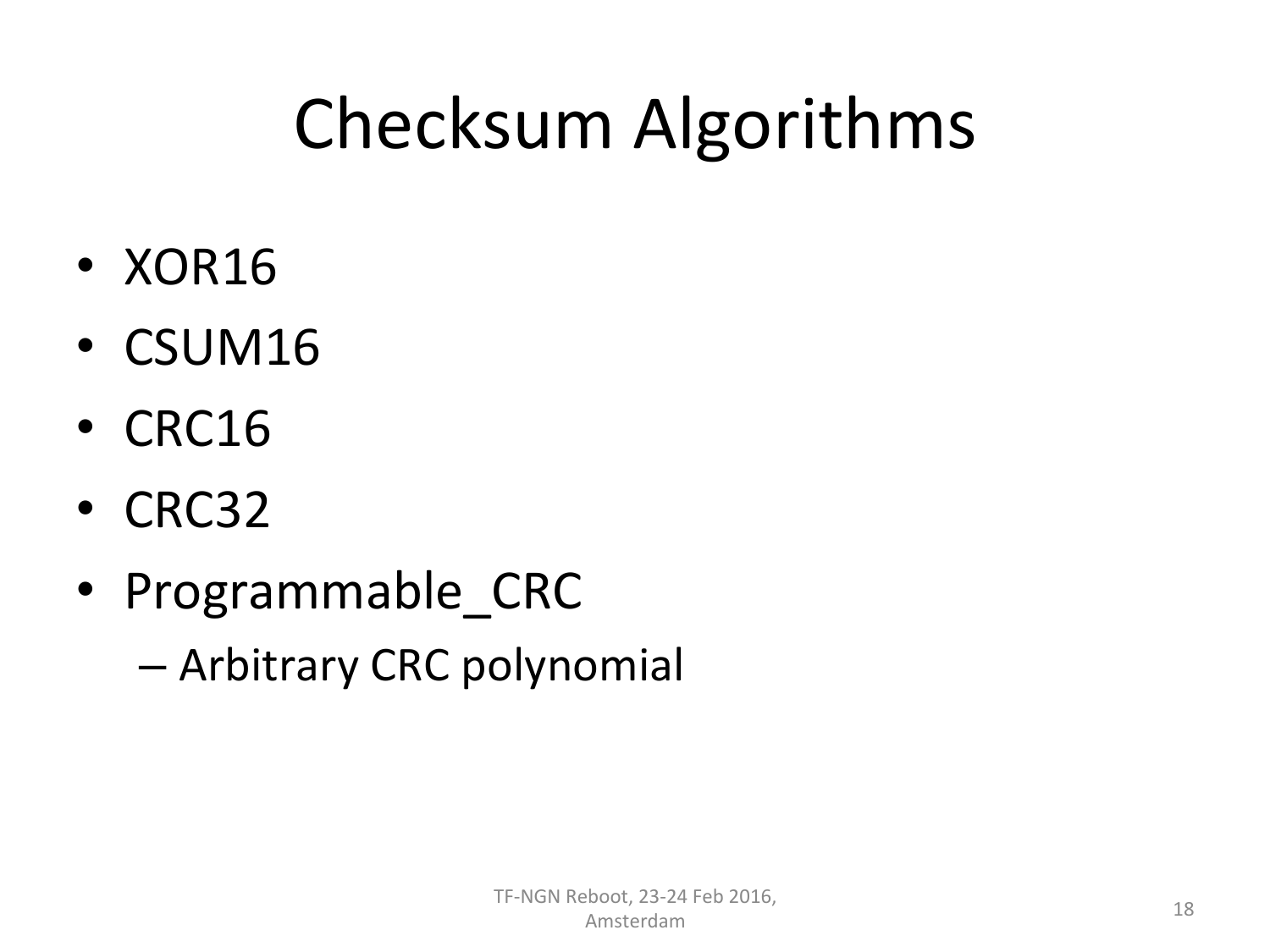### **Additional P4 Features**

- Counters
	- $-$  Type: bytes or packets
	- Min-width
	- $-$  Saturating: stop counting; default is wrap
- Meters
- Registers
- Resubmit (original packet + metadata)
- Recirculate (packet after egress modifications)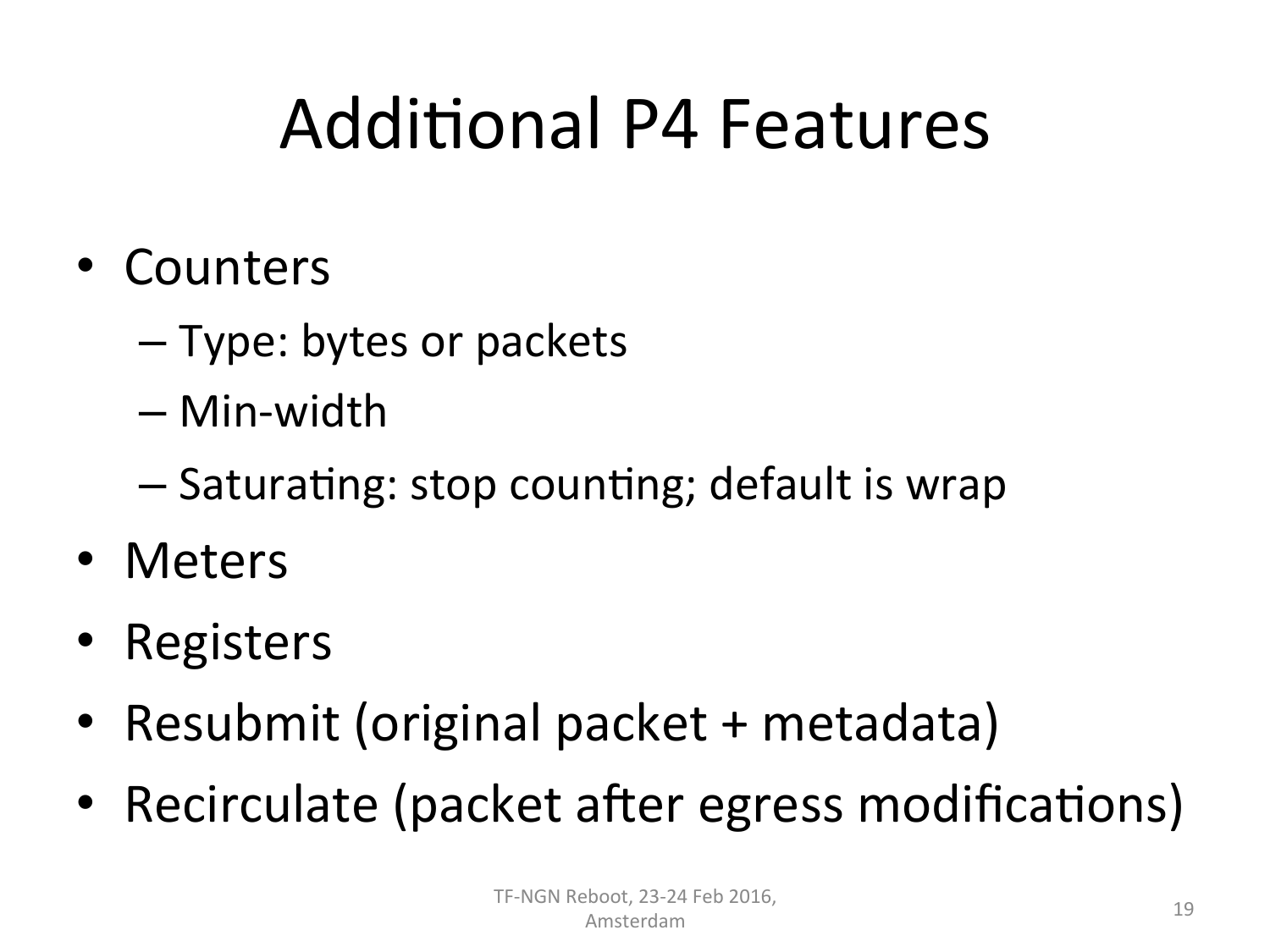#### P4 Control Flow

- If/else
- +, \*, -, <<, >>, &, |, ^
- $\bullet \sim$ , -
- OR, AND
- >, >=, ==, <=, <, !=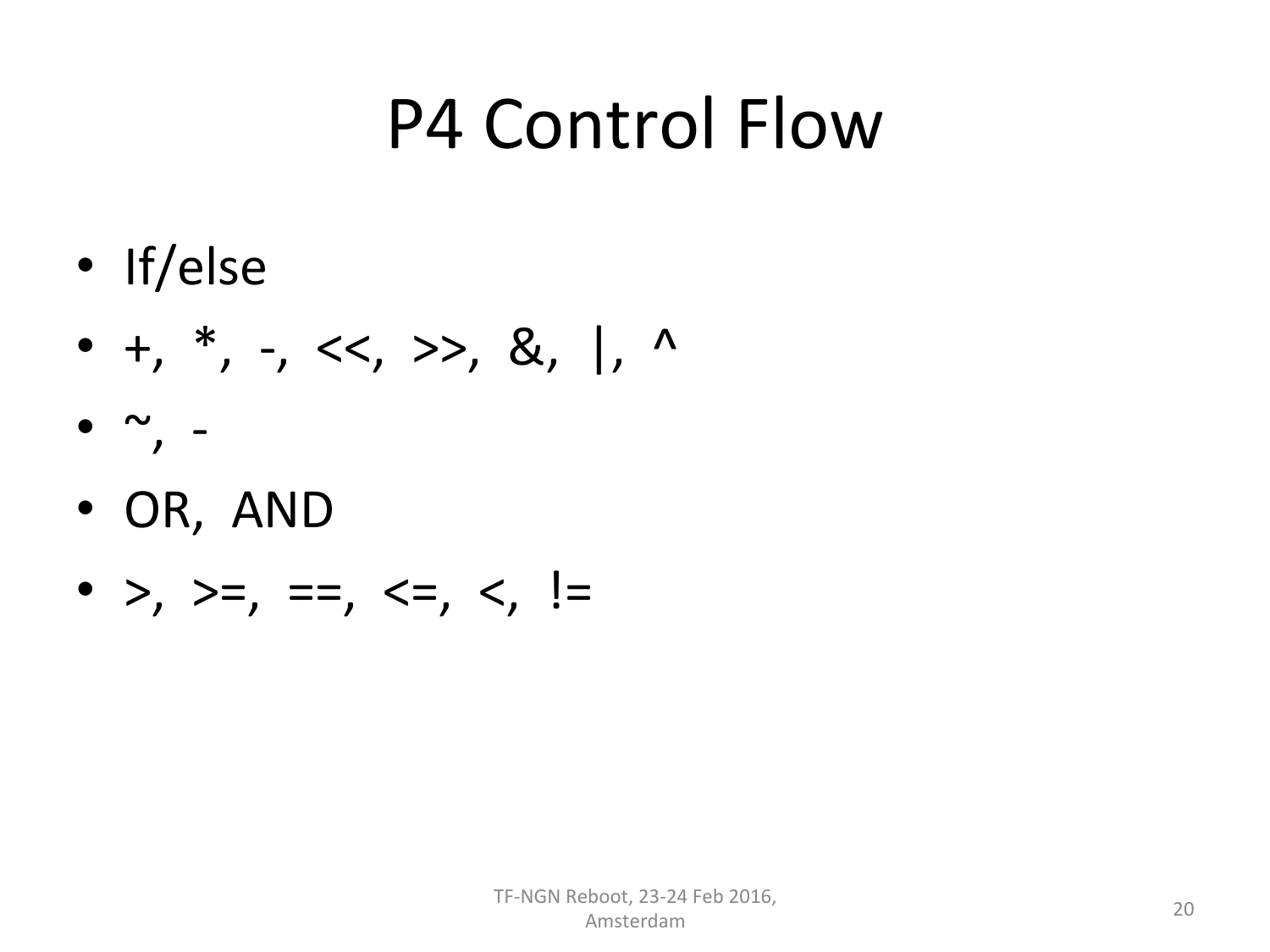# Work Flow

- Write P4 program, typically these source files:
	- $-$  foo.p4
	- headers.p4
	- parser.p4
- Convert P4 program to JSON configuration
- Run P4 software switch with JSON config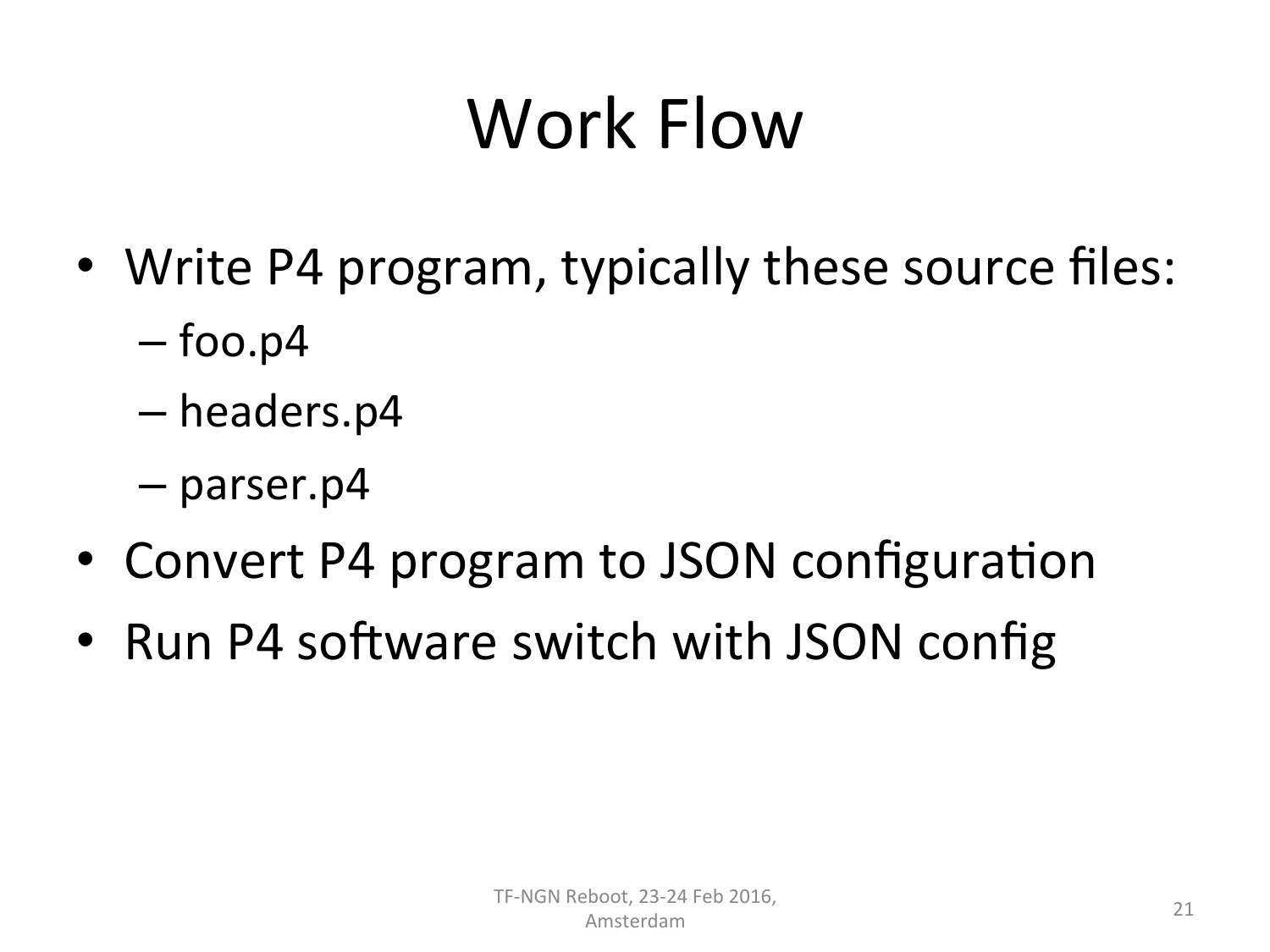#### More information

#### www.p4.org

TF-NGN Reboot, 23-24 Feb 2016,  $\frac{22}{22}$ Amsterdam